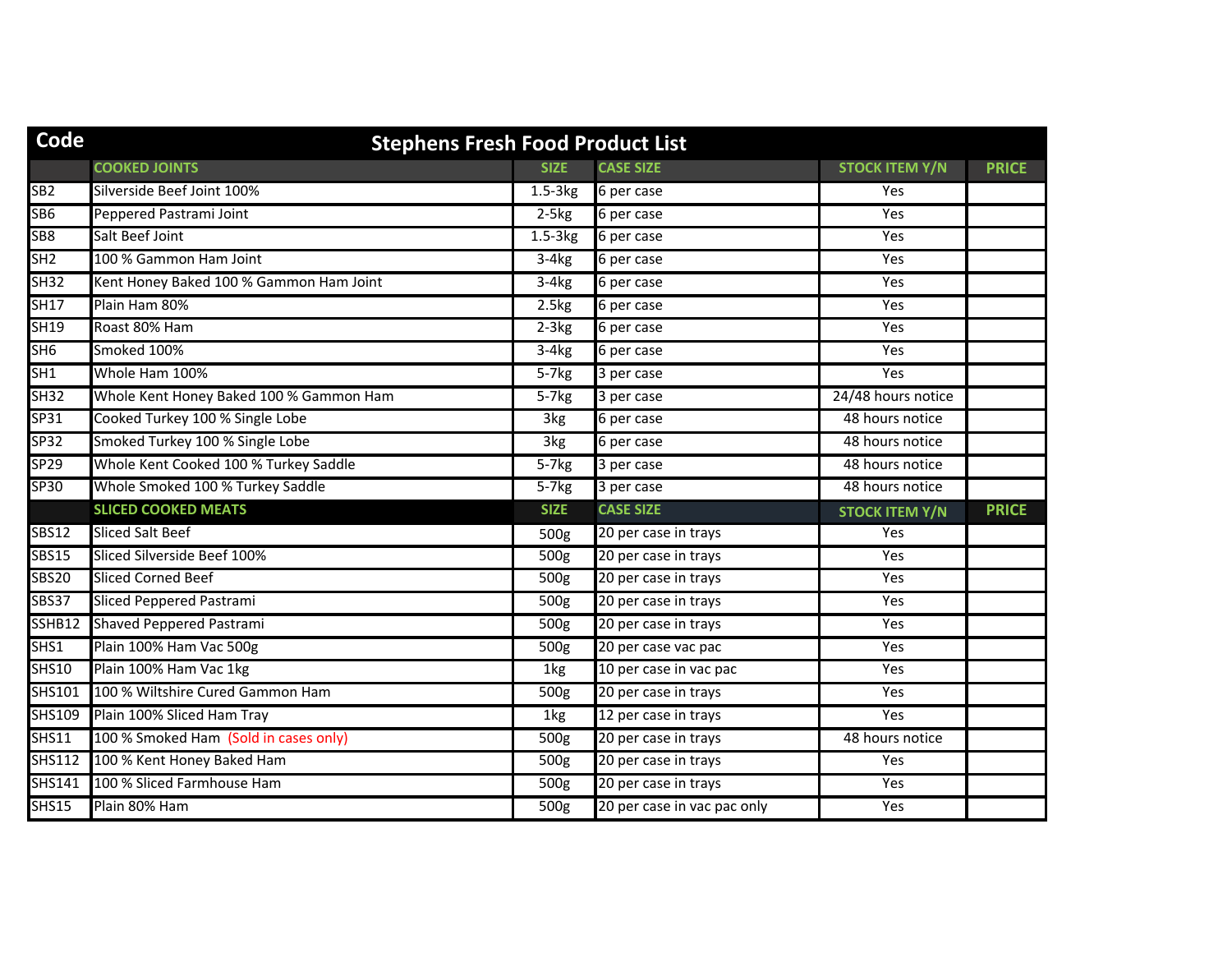| SHS19             | Roasted 80% Ham                | 500g | 20 per case in vac pac only | Yes             |  |
|-------------------|--------------------------------|------|-----------------------------|-----------------|--|
| SPS17             | <b>Chicken Sliced Classic</b>  | 500g | 20 per case in trays        | Yes             |  |
| SPS <sub>23</sub> | Turkey 80% Classic Sliced      | 500g | 20 per case in trays        | Yes             |  |
| SPS44             | Kent Cooked Turkey 100% Breast | 500g | 20 per case in trays        | 24 hours notice |  |

|                  | <b>Directly Imported Continental Goods</b>                                      |                       |                                  |                       |              |
|------------------|---------------------------------------------------------------------------------|-----------------------|----------------------------------|-----------------------|--------------|
|                  | <b>SPANISH PRODUCTS</b>                                                         | <b>SIZE</b>           | <b>CASE SIZE</b>                 | <b>STOCK ITEM Y/N</b> | <b>PRICE</b> |
| E111             | Chorizo Stick<br><b>DOMINGO</b>                                                 | 1.9 <sub>kg</sub>     | 3 per case                       | Yes                   |              |
| E13              | ORTIZ<br>Mini Chorizo BBQ Sausages                                              | 300g                  | 15 per case                      | Yes                   |              |
| E14              | Mini Chorizo BBQ Sausage FROZEN                                                 | 300g                  | 15 per case (Sold in cases only) | <b>SPECIAL ORDER</b>  |              |
| E19              | $\mathbf{A}$<br><b>Chorizo Cooking Sausages</b>                                 | 500g                  | 6 per case Vac Packed 500g       | Yes                   |              |
| E222             | <b>Chorizo Cooking Sausages</b>                                                 | 1.5 <sub>kg</sub>     | 3 per case                       | Yes                   |              |
| E7               | Chorizo Sarta Rings Horseshoe                                                   | $\overline{2}$ 50g    | 15 per case                      | Yes                   |              |
| E9               | <b>Sliced Serrano Ham</b>                                                       | 200g                  | 10 per case                      | Yes                   |              |
| E91              | Diced Chorizo                                                                   | 1kg                   | 6 per case                       | Yes                   |              |
| <b>SDS52</b>     | Spanish Platter, Consists of sliced Pamplona, Salchichon and Chorizo Extra Vela | 225g                  | 24 per case                      | Yes                   |              |
| <b>SDS77</b>     | Sliced Chorizo Sarta                                                            | 1.4 <sub>kg</sub>     | 6 per case                       | Yes                   |              |
| <b>SDS78</b>     | Sliced Chorizo Extra Vela                                                       | 500g                  | 6 per case                       | Yes                   |              |
| <b>SDS79</b>     | Sliced Chorizo Extra Vela                                                       | 250g                  | 12 per case                      | <b>SPECIAL ORDER</b>  |              |
|                  | <b>ITALIAN PRODUCTS</b>                                                         | <b>SIZE</b>           | <b>CASE SIZE</b>                 | <b>STOCK ITEM Y/N</b> | <b>PRICE</b> |
| $\overline{12}$  | Whole Prosciutto Crudo                                                          |                       | 5kg Approx Sold as each          | <b>SPECIAL ORDER</b>  |              |
| $\overline{12}$  | Unsmoked Pancetta Joint                                                         | 1kg                   | $\overline{10}$ per case         | <b>SPECIAL ORDER</b>  |              |
| $\overline{113}$ | <b>Whole Coppa Parma</b>                                                        | 1.5 <sub>kg</sub>     | 5 per case                       | <b>SPECIAL ORDER</b>  |              |
| $\overline{115}$ | <b>Sliced Prosciutto Crudo</b>                                                  | 500 <sub>g</sub>      | 10 per case                      | Yes                   |              |
| $\overline{116}$ | Sliced Prosciutto Crudo                                                         | $\overline{2}50g$     | 14 per case                      | <b>SPECIAL ORDER</b>  |              |
| $\overline{118}$ | Smoked Pancetta Joint                                                           | 1kg                   | 10 per case                      | Yes                   |              |
| $\overline{123}$ | Sliced Prosciutto Crudo                                                         | 100 <sub>g</sub>      | 10 per case                      | <b>SPECIAL ORDER</b>  |              |
| $\overline{13}$  | Whole Milano Salami                                                             | 3kg                   | 2 per case                       | Yes                   |              |
| $\overline{133}$ | Nduja Piccante                                                                  | 400g                  | 10 per case (Sold in cases only) | Yes                   |              |
| 14               | Whole Napoli Salami                                                             | $1-1.5$ <sub>kg</sub> | 7 per case                       | <b>SPECIAL ORDER</b>  |              |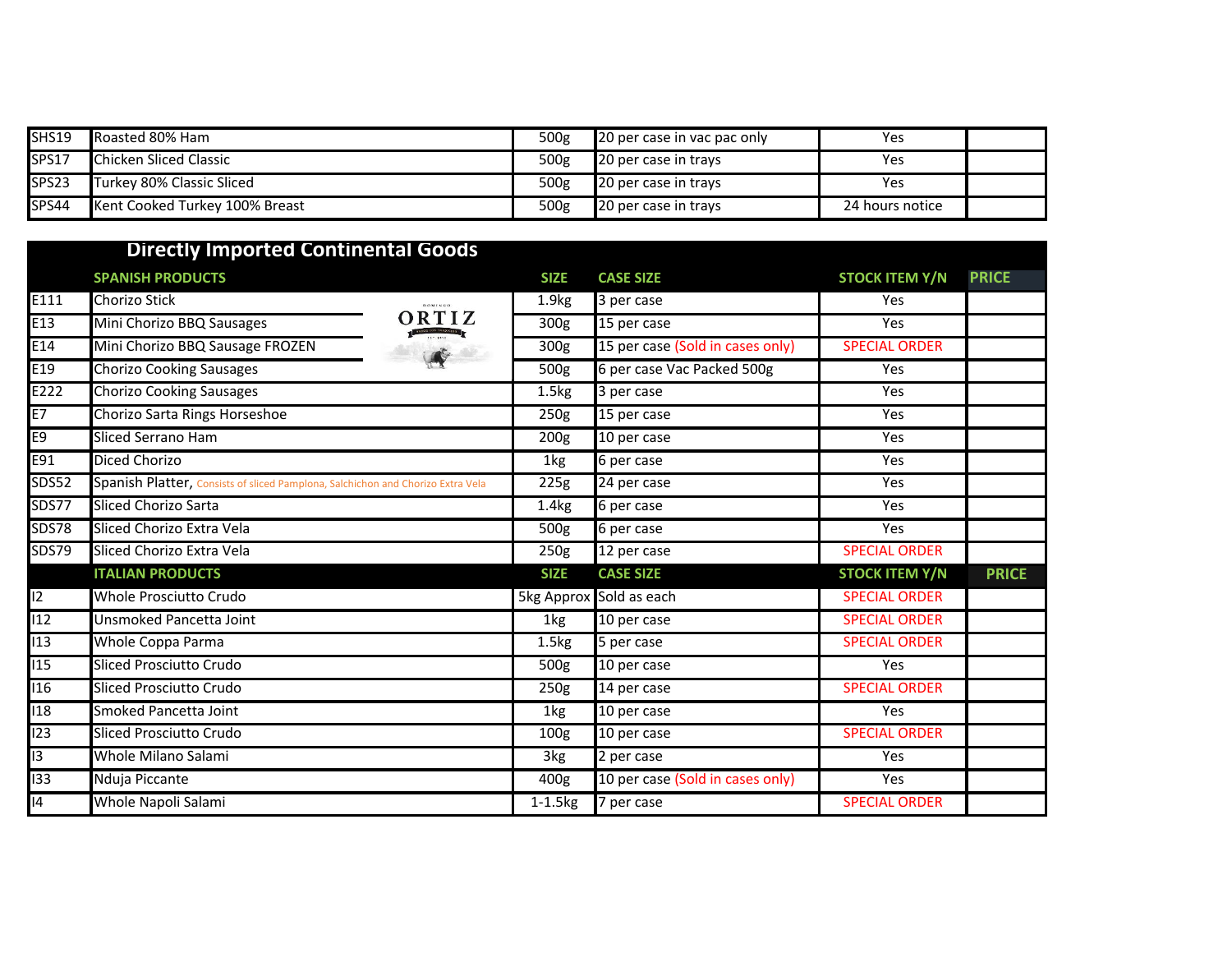| 16              | Whole Mortadella                | 3kg               | 5 per case                | Yes                   |              |
|-----------------|---------------------------------|-------------------|---------------------------|-----------------------|--------------|
| 18              | Whole Breasola                  | $2-4kg$           | 5 per case (MOQ 300kg)    | <b>SPECIAL ORDER</b>  |              |
| L10             | Pepperoni Sticks                | 400g              | 32 per case               | <b>SPECIAL ORDER</b>  |              |
| SDI2            | <b>Diced Pancetta Lardons</b>   | 1kg               | 8 per case                | Yes                   |              |
| SDI3            | Diced Pancetta Lardons          | 5kg               | 4 per case                | <b>SPECIAL ORDER</b>  |              |
| <b>SDS14</b>    | Sliced Coppa Parma              | 250g              | 14 per case               | Yes                   |              |
| <b>SDS15</b>    | Sliced Milano Salami            | 500g              | 10 per case               | Yes                   |              |
| <b>SDS16</b>    | Sliced Milano Salami            | 250g              | 14 per case               | <b>SPECIAL ORDER</b>  |              |
| <b>SDS21</b>    | Sliced Mortadella               | $\overline{500g}$ | 20 per case               | Yes                   |              |
| <b>SDS30</b>    | Sliced Napoli Salami            | 500g              | 10 per case               | <b>SPECIAL ORDER</b>  |              |
| SDS31           | Sliced Napoli Salami            | 250g              | 14 per case               | <b>SPECIAL ORDER</b>  |              |
| <b>SDS34</b>    | <b>Sliced Smoked Pancetta</b>   | 500 <sub>g</sub>  | 10 per case               | Yes                   |              |
| <b>SDS70</b>    | Sliced Pizza Pepperoni          | 1kg               | 10 per case               | Yes                   |              |
| <b>SDS75</b>    | <b>Sliced Unsmoked Pancetta</b> | 500g              | 10 per case               | <b>SPECIAL ORDER</b>  |              |
| <b>SDS81</b>    | <b>Sliced Breasola</b>          | 250g              | 14 per case               | <b>SPECIAL ORDER</b>  |              |
|                 |                                 |                   |                           |                       |              |
|                 | <b>GERMAN PRODUCTS</b>          | <b>SIZE</b>       | <b>CASE SIZE</b>          | <b>STOCK ITEM Y/N</b> | <b>PRICE</b> |
| MP1             | <b>Black Forest Ham</b>         | 4kg               | 8kg per case (MOQ 300 kg) | <b>SPECIAL ORDER</b>  |              |
| <b>SW10</b>     | <b>Bratwurst</b>                | 2kg               | 6 packs per case          | Yes                   |              |
| SW11            | Frankfurters x 1.08kg           | 18x60g            | 3 packs per case          | Yes                   |              |
| <b>SW13</b>     | Frankfurters x 1.5kg            | 1.5 <sub>kg</sub> | 8 packs per case          | <b>SPECIAL ORDER</b>  |              |
| <b>SW25</b>     | Bratwurst 10 x 100g             | 1kg               | 20 packs per case         | <b>SPECIAL ORDER</b>  |              |
|                 | <b>DANISH PRODUCTS</b>          | <b>SIZE</b>       | <b>CASE SIZE</b>          | <b>STOCK ITEM Y/N</b> | <b>PRICE</b> |
| $\overline{L5}$ | Whole Danish Salami Stick       | 1.8 <sub>kg</sub> | 4 per case                | Yes                   |              |
| <b>SDS11</b>    | Sliced Danish Salami            | 500g              | 10 per case               | Yes                   |              |
|                 | <b>MISCELLANEOUS</b>            | <b>SIZE</b>       | <b>CASE SIZE</b>          | <b>STOCK ITEM Y/N</b> | <b>PRICE</b> |
| L11             | White Pudding Rings             | 500g              | Sold as each              | Yes                   |              |
| L3              | <b>Black Pudding Sticks</b>     | 1.36kg            | 10 per case               | Yes                   |              |
| L6              | Garlic Sausage                  | 1kg               | Sold as each              | <b>SPECIAL ORDER</b>  |              |
| L7              | Liver Sausage                   | 1kg               | Sold as each              | <b>SPECIAL ORDER</b>  |              |